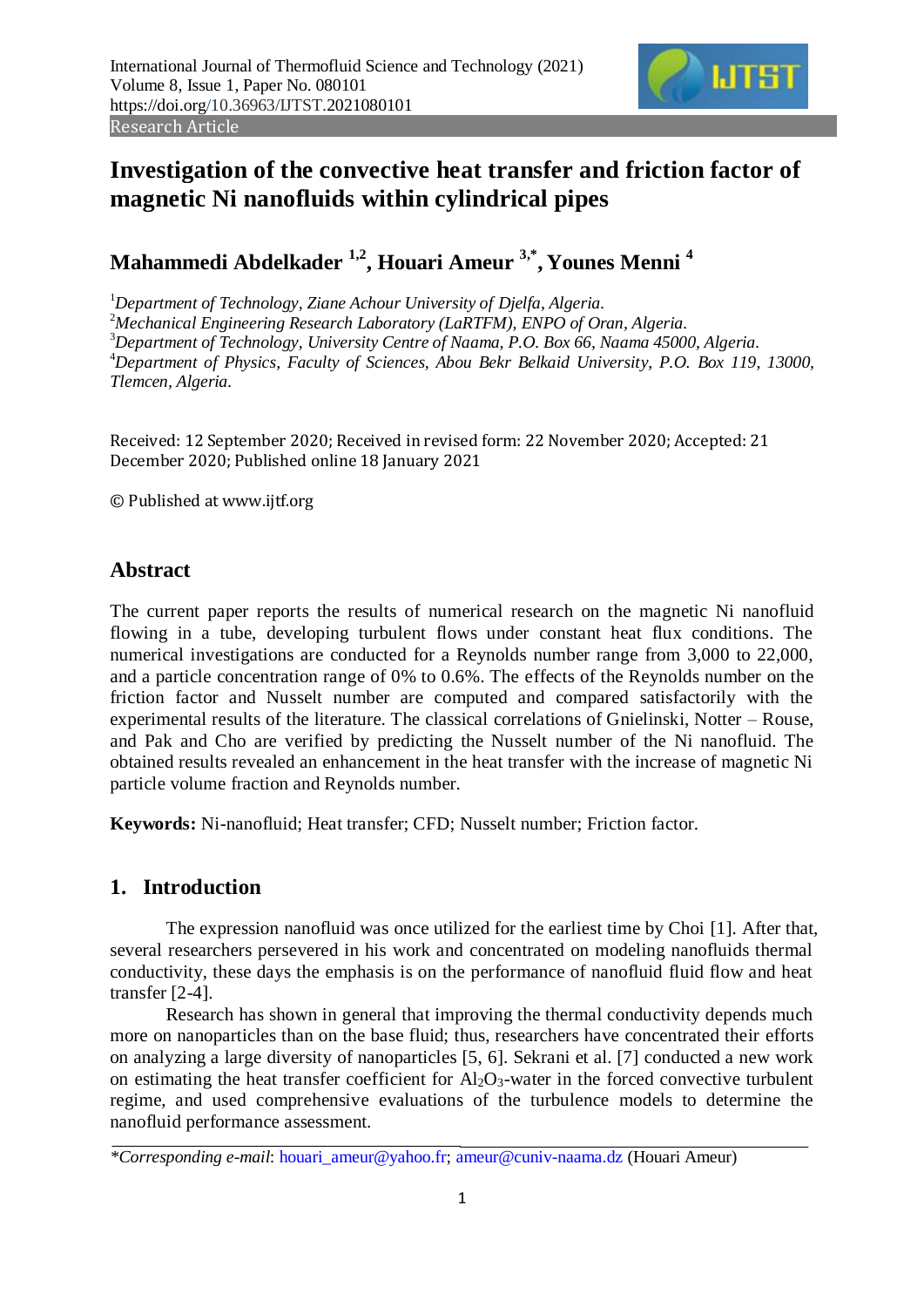Saha et al. [\[8\]](#page-12-3) look into the entropy generation and heat transfer behavior of the transitional flow of  $TiO<sub>2</sub>-H<sub>2</sub>O$  nanofluid in a pipe. Their results pointed out that the small size of nanoparticles has the best rate of heat transfer for  $x = 6\%$  and, the TiO<sub>2</sub>-H<sub>2</sub>O nanofluid displays an elevated rate of heat transfer with a multi-phase model relative to a single-phase model. No most advantageous number of Reynolds was found, which could reduce the generation of the total entropy. A new correlation is suggested to measure the Nusselt number with a standard error deviation of less than 0.5%.

Senthilraja et al. [\[9\]](#page-12-4) investigated experimentally the thermal conductivity of  $Al_2O_3$ - $H_2O$ , CuO-H<sub>2</sub>O, and Al<sub>2</sub>O<sub>3</sub>–CuO/H<sub>2</sub>O. The two-step approach was followed to get the hybrid nanofluid. Three specific volume fractions of nanofluids (0.05, 0.1, and 0.2%) have been prepared by dispersing in water the  $A<sub>12</sub>O<sub>3</sub>$  and CuO nanoparticles. Hybrid and single nanofluid properties were measured at different temperatures from 20 to 60 °C. Received consequences exhibited that the thermal conductivity of nanofluids is the characteristic of temperature and volume fraction. Additionally, the experimental consequences confirmed that a maximum of 9.8% improvement of thermal conductivity was practical at 0.2% particle volume fraction. The theoretical values were evaluated using the measurements of the experimental thermal conductivity values.

Behzadmehr et al. [\[10\]](#page-12-5) explored numerically the turbulent heat flow in a circular tube with water and 1% Cu. To explore such a flow field, a two-phase mixture model has been applied for the first time. A single-phase model, commonly used in the past for nanofluid heat transfer, is often used to add 1% of Cu nanoparticles, raising the level of Nusselt by more than 15%, without having any noticeable impact on skin friction.

He et al. [\[11\]](#page-12-6) conducted a numerical analysis was by using both the combined Euler and Lagrange method and the single-phase method for the convective heat transfer of  $TiO<sub>2</sub>$ nanofluids in the tube with different aggregate sizes of nanoparticles. Their results displayed an extensive augmentation in the heat transfer of nanofluids, especially in the entry area. Esfe et al. [\[12\]](#page-12-7) examined experimentally the thermo-physical properties and convective heat transfer performance of MgO-H2O nanofluid, where the concentration of nanoparticles is less than 1% in the base fluid. They used natural water and nanofluid with particle volume concentration of 0.0625%, 0.125%, 0.25%, 0.5% and 1%. They detected that the most typical models struggle to expect correctly the dynamic viscosity and thermal conductivity of the MgO-H2O nanofluid. The effects suggested that injecting a low value of nanoparticles, into the base fluid considerably excites the heat transfer to growth. Their tests illustrated that the nanofluid pressure drop is barely upper than that of the base fluid even when the nanoparticles volume concentration increase.

Bozorgan et al. [\[13\]](#page-12-8) investigated numerically the use of  $CuO-H<sub>2</sub>O$  nanofluid with a dimension of 20 nm and up to 2% volume fractions of nanoparticles in a radiator of Chevrolet diesel engine. Their results revealed that the heat transfer coefficient and pumping power for CuO-H2O nanofluid at 2% volume fraction flowing through the flat tubes while the car speed equal 70 km/h and  $Re = 6000$ , is respectively 10% and 23.8% higher than that of the base fluid for the specified conditions.

Shah et al. [\[14\]](#page-12-9) designed an experimental setup using a spiral heat exchanger with water-based  $SiO<sub>2</sub>$  nanofluid as coolant with a nanoparticle size equal to 15 nm at varying mass flow rates and air velocity of the fluid to examine its effect on the heat transfer coefficient. From the experimental information, the outlet temperature of the fluid is minimum and the heat transfer is maximum at 0.4% volume concentration. The rise in heat transfer was identified from 160% to 400% than by the use of usual water. They suggested a correlation for different cases among numbers of Reynolds, Prandtl, and Nusselt.

Naraki et al. [\[15\]](#page-12-10) demonstrated experimentally the impact of CuO-water nanofluids on a vehicle engine's cooling system under the laminar flow. Two methods were employed to get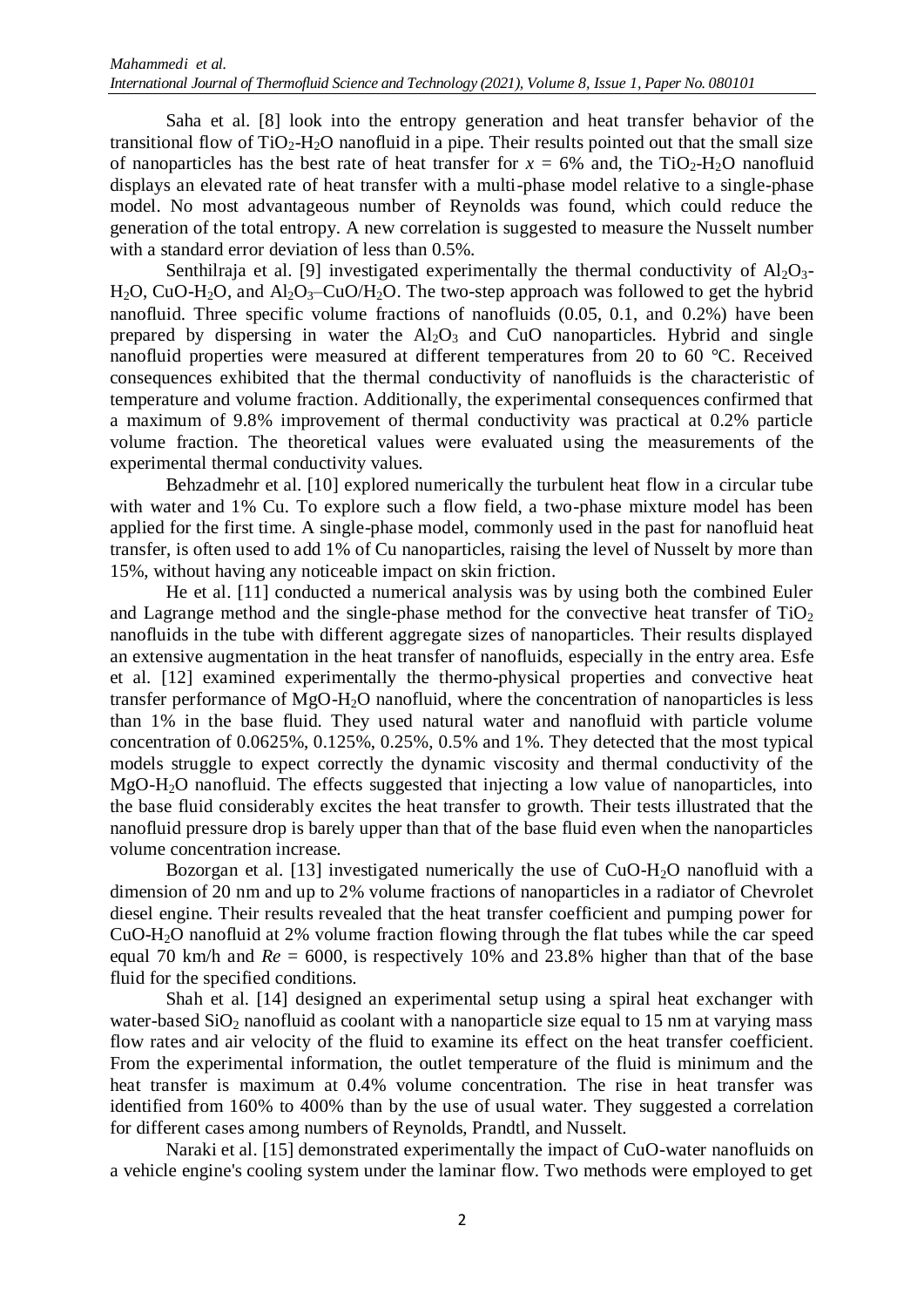more stabilized nano-fluids, i.e., modification of pH and addition of the appropriate surfactant. In comparison with the base fluid, they found that the overall heat transfer coefficient was increased by 8% for the volume concentration of 0.4%. Sundar et al. [\[16\]](#page-12-11) estimated the heat transfer coefficient and the friction factor for different concentrations of magnetic Ni nanofluid flowing in a tube under turbulent flow conditions. Friction factor and Nusselt number correlations were developed on the basis of experimental results.

The aim of this work is to contribute more to the turbulent forced convection of nanofluids in tubes. The "single-phase fluid" approach is used to study the thermal performances of Ni-nanofluids, with the same thermophysical properties found by Sundar et al. [\[16\]](#page-12-11), i.e., with a particle diameter of 72 nm and low volume fraction (vol.%  $\leq$  0.6). The finite volume method is used to solve the problem. The results acquired by the model are achieved in terms of friction, and Nusselt number, in addition to the comparison with the theoretical and experimental data provided in the literature.

The objective of the present paper is to estimate numerically the heat transfer performance of Ni–water nanofluid under turbulent flow conditions, which has not been studied previously. For this reason, applying the CFD modeling and validate with existing experimental results and correlations could be considered as a practical effort to address this issue.

## **2. Geometrical configuration**

Fig. 1 shows the geometrical configuration of the problem under investigation. It consists of a two-dimensional pipe with length (*L*) of 1.5 m and a diameter (*D*) of 0.014 m. The present work investigates the turbulent flows and the corresponding convective heat transfers of water-based/Ni nanofluids under steady-state conditions.

The convective heat transfer coefficient generally augments with the raise of particle concentration or the flow rate. The point of calculating the heat transfer coefficient at this flux is to validate the work with experiment data by using the similar parameters.



**Fig. 1. Numerical domain of the physical problem.**

## **3. Mathematical model**

The working nanofluid is modeled as a single-phase fluid with rather different physical properties such as: density, thermal conductivity, and viscosity. The fluid phase was assumed to be continuous. The fluid is Newtonian and incompressible. Flux and heat transfer are considered by continuity, momentum and energy equations. The steady-state governing equations are given, respectively, as follows:

Continuity equation:

$$
\nabla \left( \rho_{n f} V_m \right) = 0 \tag{1}
$$

Momentum equation:

$$
\text{Momentum equation:} \\ \nabla \left( \rho_{nf} V_m V_m \right) = -\nabla P + \nabla \left( \mu_{nf} \nabla V_m \right) \tag{2}
$$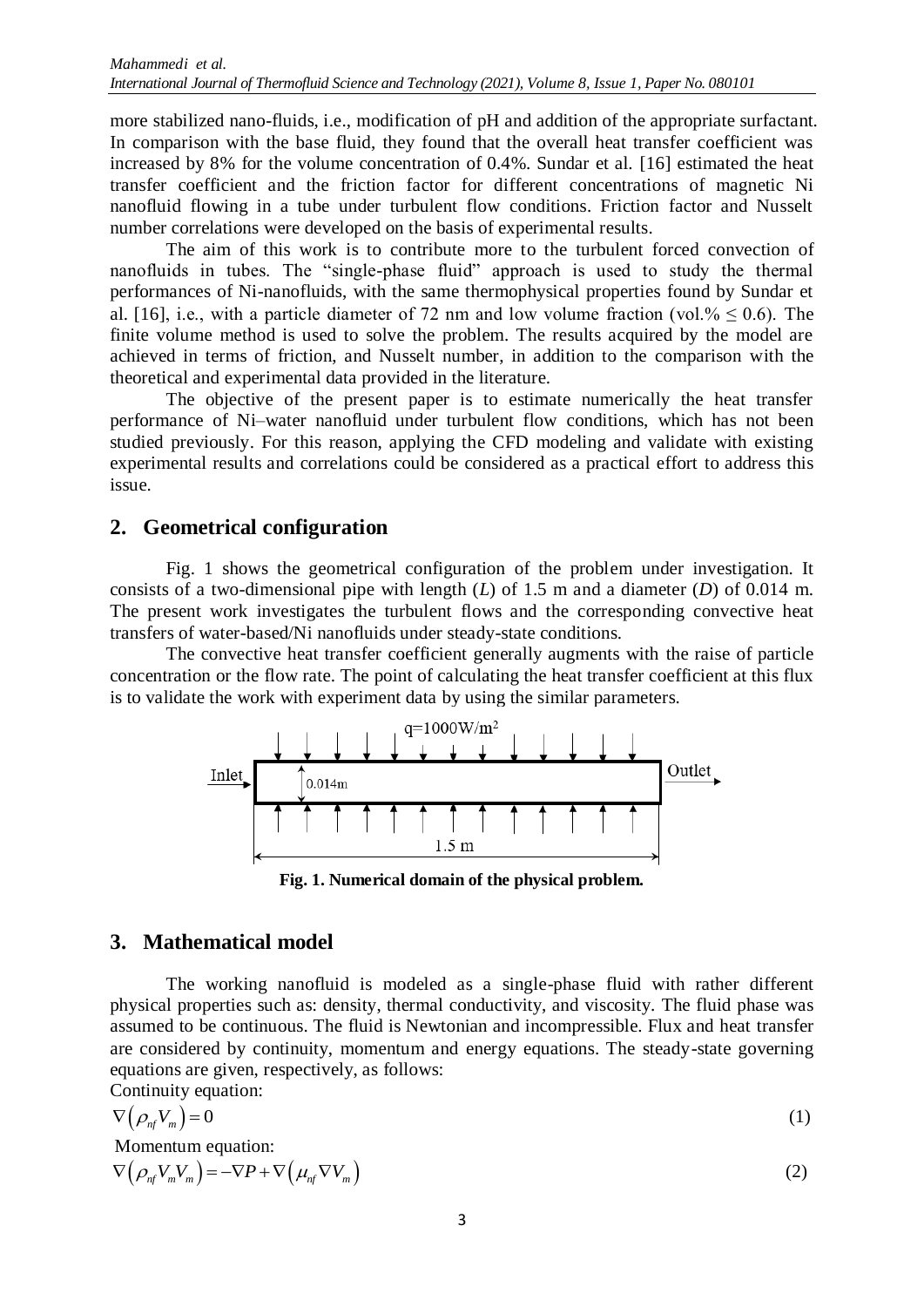Energy equation:

 $\nabla(\vec{\rho v}C_p T_{nf}) = \nabla(k \nabla T_{nf})$ (3)

Realizable  $k - \varepsilon$  turbulent model is used to simulate the turbulence in ANSYS FLUENT proposed by Shih et al. [\[17\]](#page-12-12), to renormalize the Navier-Stokes and the generation of turbulence kinetic energy due to the velocity gradients.

## **4. Thermal and physical properties of nanofluids**

The thermophysical properties of Ni nanofluid are summarized in Table 1, where the experimental data of Sundar et al. [\[16\]](#page-12-11) for the absolute viscosity and thermal conductivity data for the Ni nanofluid are used. The density and specific heat of Ni nanofluid are expected for  $T = 20$  °C from:

$$
\rho_{nf} = (1 - \varphi)\rho_{bf} + \varphi \times \rho_p \tag{4}
$$

The specific heat capacity of the nanofluid as a function of the particle volume concentration and individual properties can be computed using the equation given by Pak and Cho [17]. Further details on the density of nanofluids may be found in Ref. [18].

$$
C_{p_{\eta f}} = (1 - \varphi) C_{p_{\theta f}} + \varphi \times C_{p_p} \tag{5}
$$

| Property                    | Volume concentration (%) |         |         |         |         |
|-----------------------------|--------------------------|---------|---------|---------|---------|
|                             | 0.0                      | 0.02    | 0.1     | 0.3     | 0.6     |
| $\rho$ (kg/m <sup>3</sup> ) | 998.5                    | 1000.08 | 1006.40 | 1022.21 | 1045.92 |
| $k$ (W/m·K)                 | 0.602                    | 0.6152  | 0.6579  | 0.6842  | 0.7126  |
| $\mu$ (mPa·s)               | 0.79                     | 0.81    | 0.84    | 0.97    | 1.1     |
| $Cp$ (J/kg·K)               | 4182                     | 4181.25 | 4178.25 | 4170.77 | 4195.54 |

Table 1: Thermophysical properties of Ni nanofluid

## **5. Numerical method and validation**

The computational fluid dynamic is used to solve the problem. The governing Eqs. (1), (2), and (3) are solved by the control volume technique. This method is based on the spatial integration of the conservation equations over finite control volumes, converting the governing equations to a set of algebraic equations. The algebraic ''discretized equations", resulting from this spatial integration process, are sequentially solved throughout the physical domain considered. For the convective and diffusive terms, the second-order upwind method was used while the SIMPLE procedure was introduced for solving iteratively the velocity– pressure coupling algebraic equations.

The heat transfer rate can be determined from Newton's law of cooling by using a suitable temperature difference *ΔT* [\[18\]](#page-13-0). The convection heat transfer at the pipe wall:

$$
q_w = h(T_w - T_m) \tag{6}
$$

The above equation can be written as:

$$
h = \frac{q_w}{\left(T_w - T_m\right)}\tag{7}
$$

where,  $T_w$  is the pipe wall temperature at a given location along with the pipe, and  $T_m$  is the mean temperature in the pipe at that location where  $T_w$  is defined.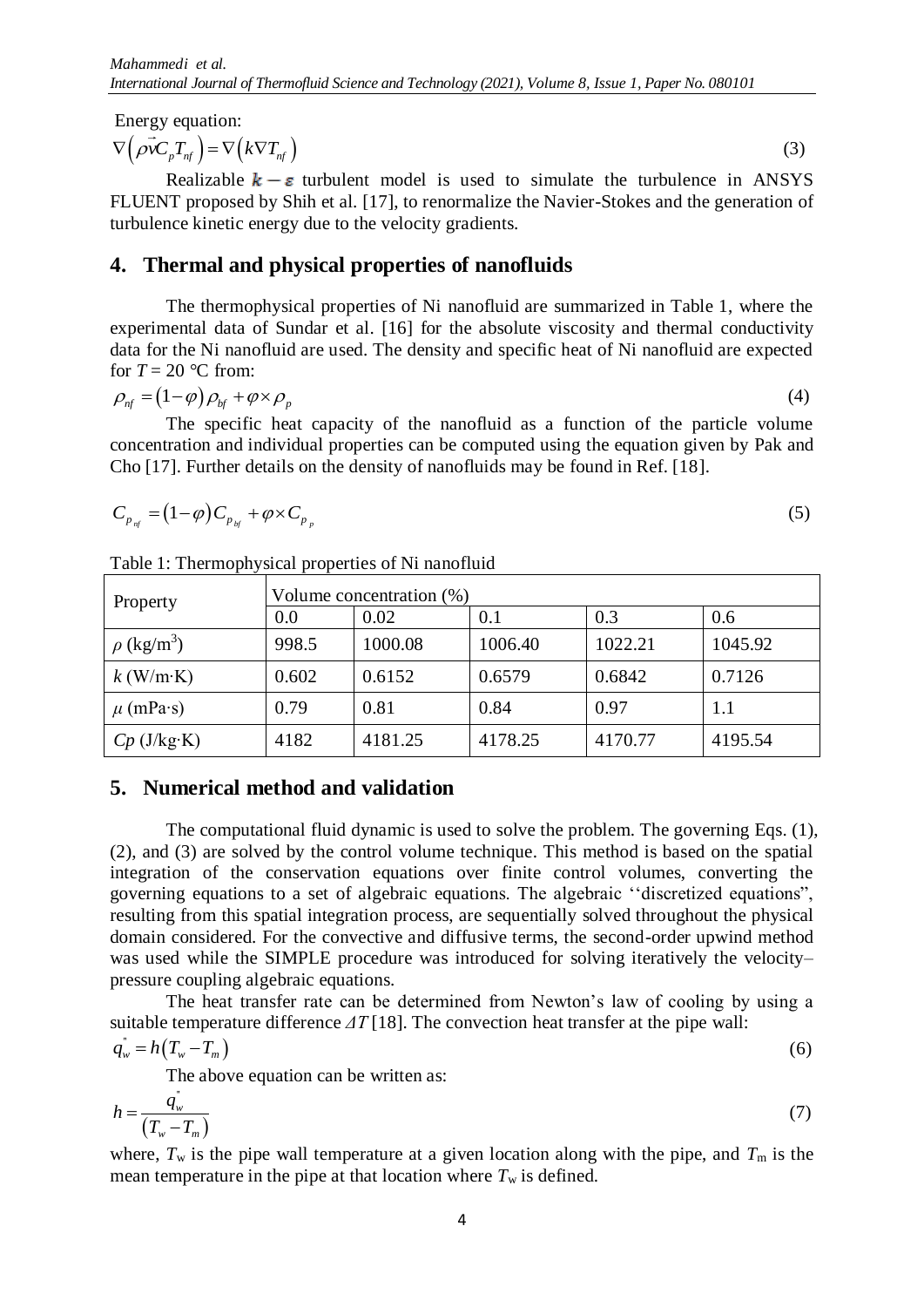$$
T_m = \frac{\int\limits_0^R u T 2\pi r dr}{\int\limits_0^R u 2\pi r dr} = \frac{\int\limits_0^R u T dr}{\int\limits_0^R u dr}
$$
\n(8)

Nusselt number:

$$
Nu = \frac{h\,L_c}{k} = \frac{q_w^* \times (2R)}{(T_w - T_m)}
$$
(9)

where  $L_c$  is the characteristic length.

A common form of Nusselt number:

 $Nu = C Re_L^m Pr^n$ (10)

where *m* and *n* are constant exponents (usually between 0 and 1), and the value of the constant *C* depends on geometry and flow.

The values of the Nusselt number and friction factor that are acquired by the numerical simulations are validated with the equations and experimental work performed by Sundar et al. [\[16\]](#page-12-11). Another validation is made against different well-known correlations, widely used in literature, especially those of Pak and Cho, Notter-Rouse, and Gnielinski.

Gnielinski correlation is given as [19]:  
\n
$$
Nu = \frac{\frac{f}{8}(Re-1000)Pr}{1+12.7\sqrt{\frac{f}{8}}(Pr^{2/3}-1)}
$$
\nfor 3000 $\leq Re \leq 5 \times 10^6$  (11)

where *f* is defined as:  
\n
$$
f = \frac{1}{(1.82 \ln (Re) - 1.64)^2}
$$
; for  $0.5 \le Pr \le 200$  (12)

Pak and Cho correlation for  $Al_2O_3$  nanofluid [\[20\]](#page-13-2):  $Nu = 0.021 \, Re^{0.8} Pr^{0.5}$  (13)

 $Nu = 0.021$   $Re^{0.8} Pr^{0.5}$ <br>for  $10^4 < Re < 10^5$ ; 6.54  $Pr < 12.33$ ; 0  $< \varphi < 0.3$ 

Notter-Rouse equation [\[21\]](#page-13-3):

$$
Nu = 5 + 0.015 \, Re^{0.856} Pr^{0.347}
$$
 (14)

The correlation of Sundar et al. [\[16\]](#page-12-11) for Ni-nanofluid:

The correlation of Sunder et al. [16] for N1-nanofluid:  
\n
$$
Nu_{\text{Re}g} = 0.0221 \, Re^{0.8} Pr^{0.5} \left(1 + \varphi\right)^{0.54}
$$
\nfor: 3000 < Re < 22,000; 3.72 < Pr < 6.37; 0 < \varphi < 0.6\%\n(15)

The friction factor correlation of Sundar et al. [16] for Ni-nanofluid:  
\n
$$
f_{\text{Re}_g} = 0.35662 \, Re^{-0.25} (1+\varphi)^{0.2375}
$$
  
\nfor: 3000 < Re < 22,000; 3.72 < Pr < 6.37; 0 < \varphi < 0.6\%. (16)

#### **6. Boundary conditions**

The nanofluid is composed of particles of Ni and water, the fluid enters with a uniform temperature  $T = 293$  K and at a fixed *Re* number. Hence, the inlet velocity  $(V_i)$  varies according to the concentration of the nanoparticles. No-slip conditions and a uniform heat flux  $q = 1000$  W/m<sup>2</sup> are applied at the wall.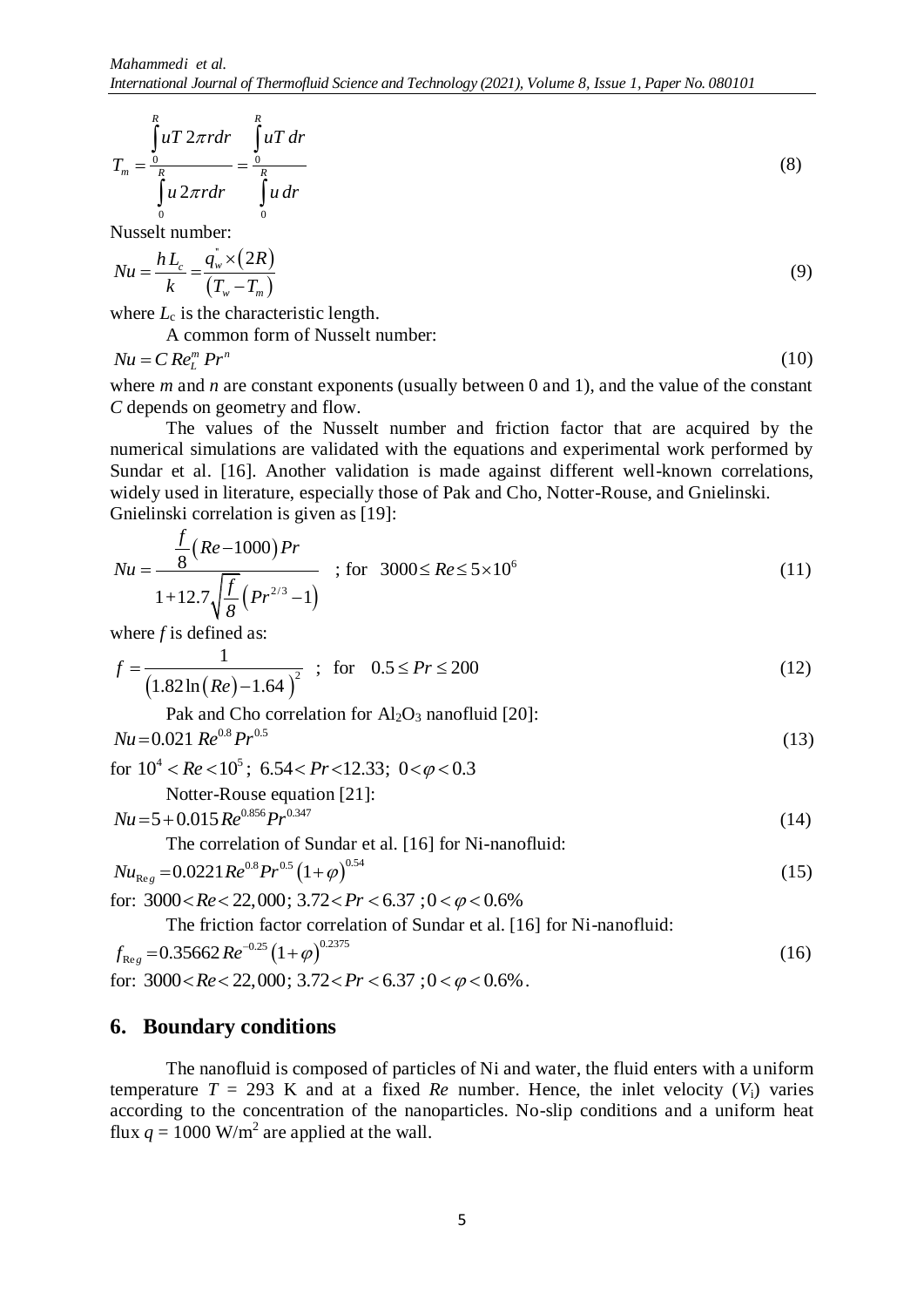#### **7. Mesh tests**

The discretization grid is uniform, and it is refined near the tube wall, where the temperature gradient is significant. We need to vary the mesh to get the accepted level of the tolerance, which can be found out from the grid independence test.

This is done by varying the mesh size from coarse to fine, and checking the output result for each mesh. The results of the different mesh test are provided in Fig. 2. The best trend between the reliability and the reduced computational time allowed us to select the grid with 183,060 nodes as the most efficient.



**Fig. 2. Grid dependency test**

#### **8. Results and discussion**

The CFD method has proved its efficiency in the investigation of many industrial problems [22-27]. In our paper, the solver was first validated against the experimental data of Sundar and Singh [12]. The results were achieved by using the single-phase model for *Re* from 30  $\times$  10<sup>2</sup> to 22  $\times$  10<sup>4</sup> and  $\varphi$  and  $\varphi$  in the range of 0 - 6%. In all cases, the size of the spherical particles was considered equal to 72 nm.

## **8.1. Temperature distributions of nanofluids**

Fig. 3 provides the temperature plots in the centerline tube for Reynolds number of 5,000 and 15,000. The nanofluid is heated from the tube wall and the temperature becomes high along with the tube. The temperature raises with the axial position under the heating condition. The temperature of nanofluid is much higher at Reynolds number of 5,000 than that at *Re* = 15,000, due to the intensified heat transfer coefficient at high *Re*.

Fig. 4 shows the variation of the heat transfer coefficient for different volume concentrations of Ni nanofluid estimated by Eq. (9). It is evident that the nanofluids yield an increase in the heat transfer coefficients with the rise of concentration.

Fig. 5 provides further comparisons in terms of the average heat transfer coefficient h for one of the three cases  $\varphi = 0.02$ . These results are obtained by using the single-phase model, which shows an acceptable agreement with the experimental data.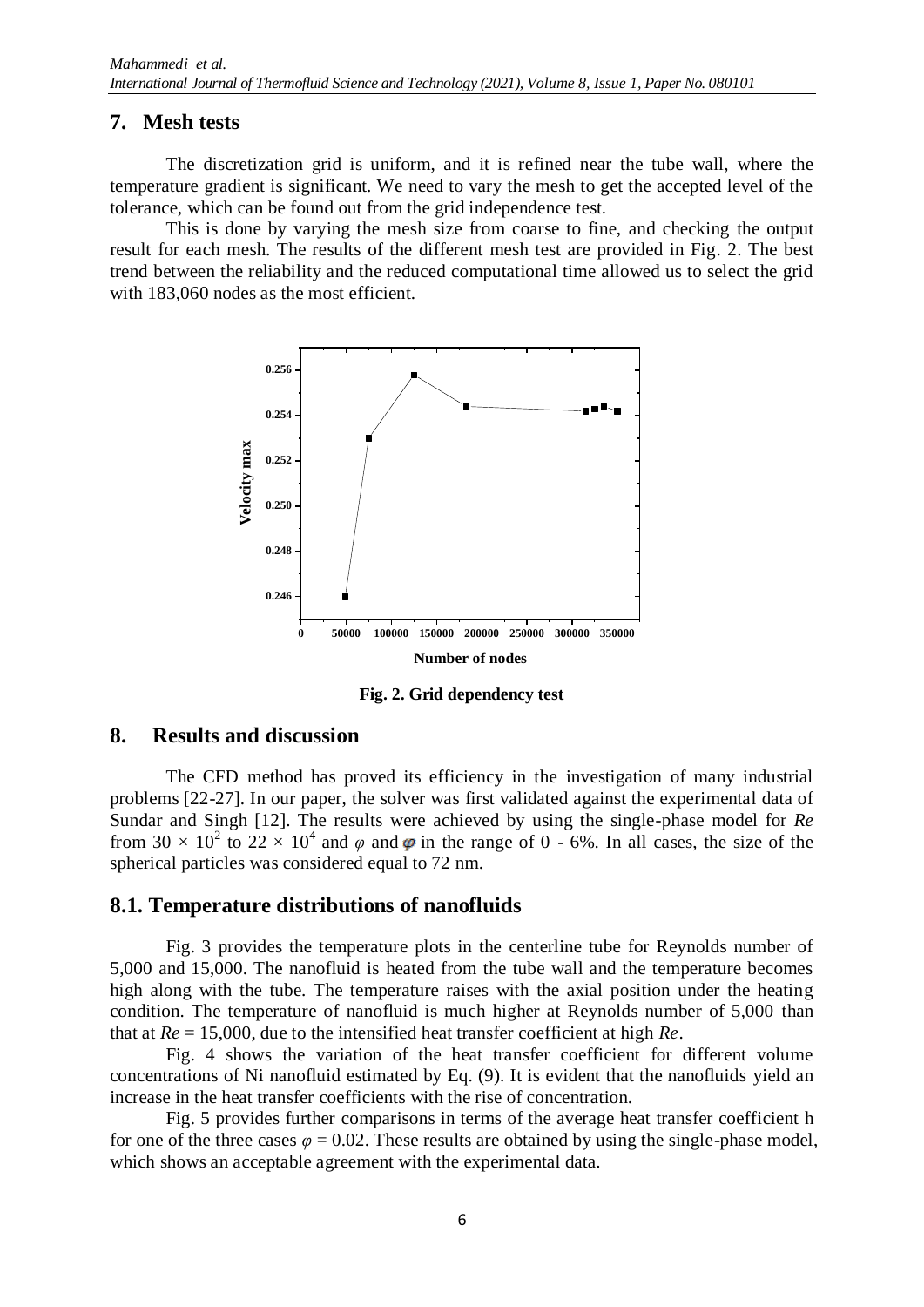

**Fig. 3. Axial profiles of the convective heat transfer coefficient.**



**Fig. 4. Heat transfer coefficient of Ni nanofluid as a function of particle concentration and Reynolds number.**

#### **8.2.Nusselt number**

The predicted Nusselt number of water is presented in Fig. 6 against the experimental data of Sundar et al. [\[16\]](#page-12-13) and the correlation of Gnielinski (Eq. 11). The deviation in *Nu* values between the correlation of Sundar and our simulation is around  $\pm 0.8\%$ .

For Fig. 7, the nanofluid volume fraction of 0.02 was used. We notice that the numerical simulation is identical to that of Sundar equation and closer to the experimental result better than the results of the rouse and Gnielinski correlations.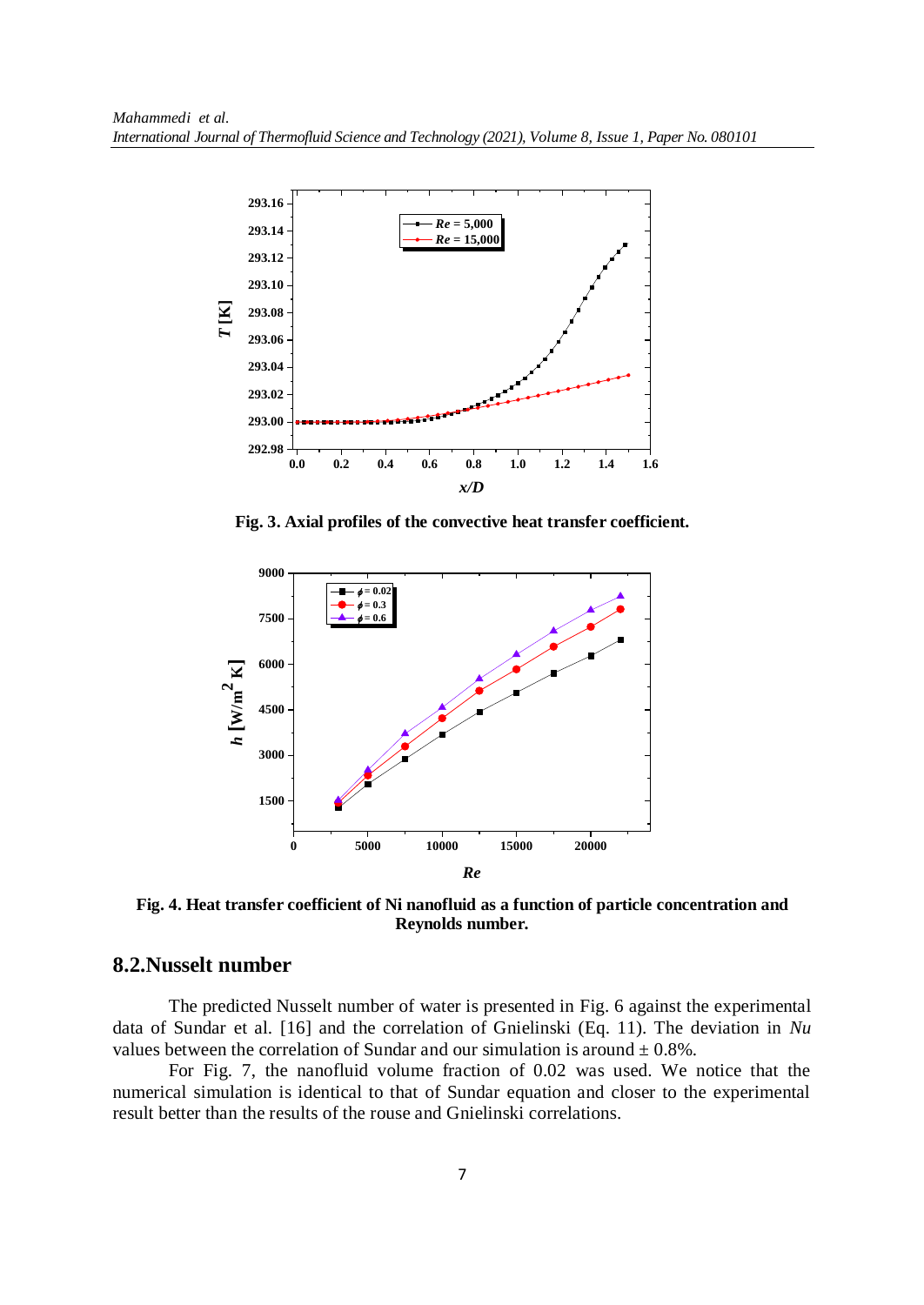

**Fig. 5. Validation of the heat transfer coefficient for** *φ* **= 0.02 with the experimental data.**



**Fig. 6. Nusselt number of water vs. Reynolds number (validation).**

For Fig. 8, the nanofluid volume fraction of 0.02 was employed. We observe a combination of numerical simulation and Sundar's correlation and experimentation for *Re* less than 1,250. The numerical simulation is closer to the experimental data better than those with the proposed literature correlations.

For  $\varphi$  = 0.3 and  $\varphi$  = 0.6 (Figs. 9 and 10, respectively), an excellent agreement between our predicted results and the experimental data of Sundar et al. [\[16\]](#page-12-13) until *Re* = 10,000, while the discrepancy increases between these results for *Re* higher than 10,000. However, the correlation of Sundar and his co-workers seems to provide almost similar results as our predictions for *Re* > 10,000.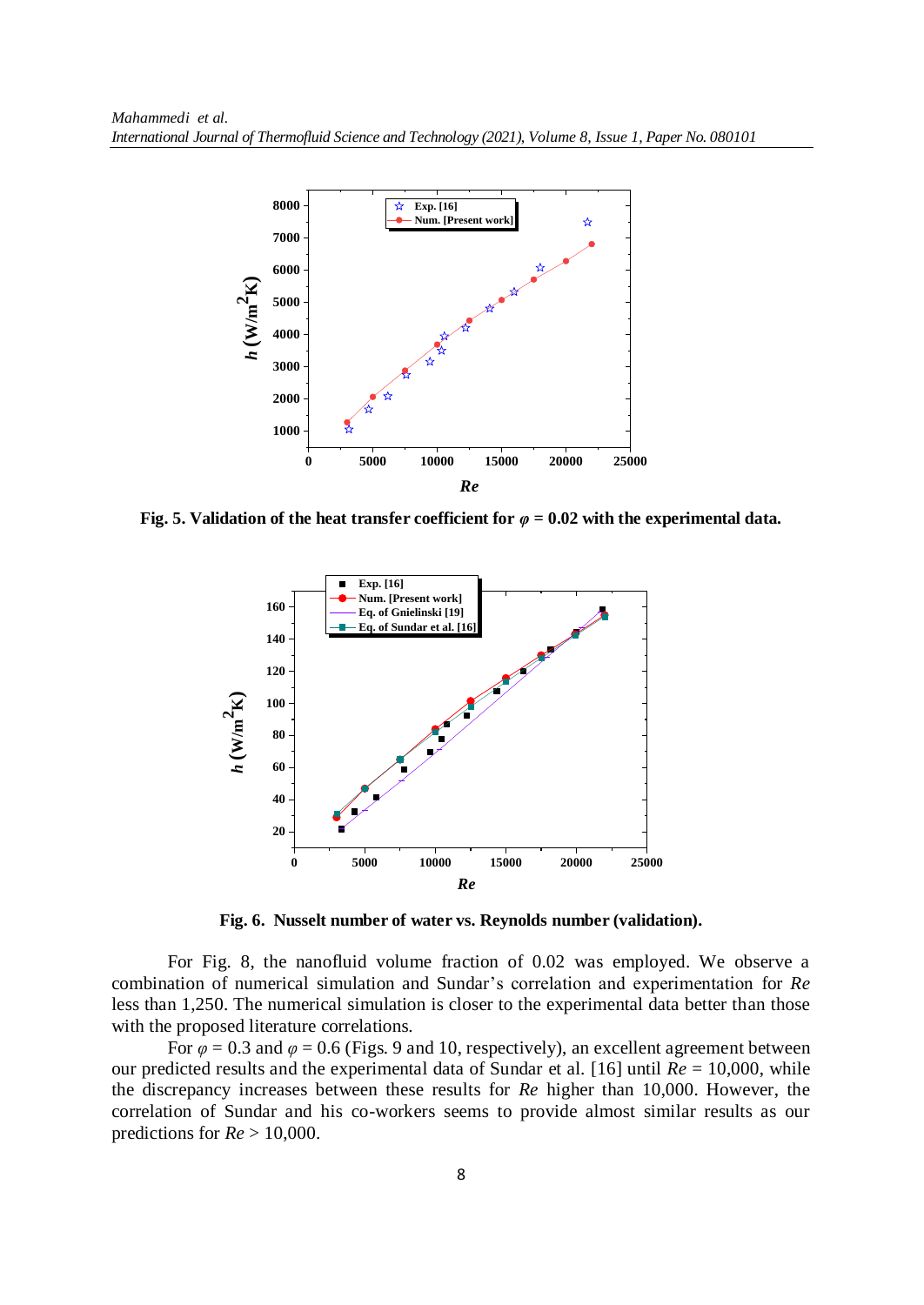

**Fig. 7. Variations of the Nusselt number as a function of the Reynolds number for**  $\varphi = 0.02$ **. Comparison between the numerical results of Ni nanofluid and the proposed correlations**



**Fig. 8. Variations of the Nusselt number as a function of the Reynolds number for** *φ* **= 0.1. Comparison between the numerical results of Ni nanofluid and the proposed correlations.**



**Fig. 9: Variations of the Nusselt number as a function of the Reynolds number for** *φ* **= 0.3. Comparison between the numerical results of Ni nanofluid and the proposed correlations.**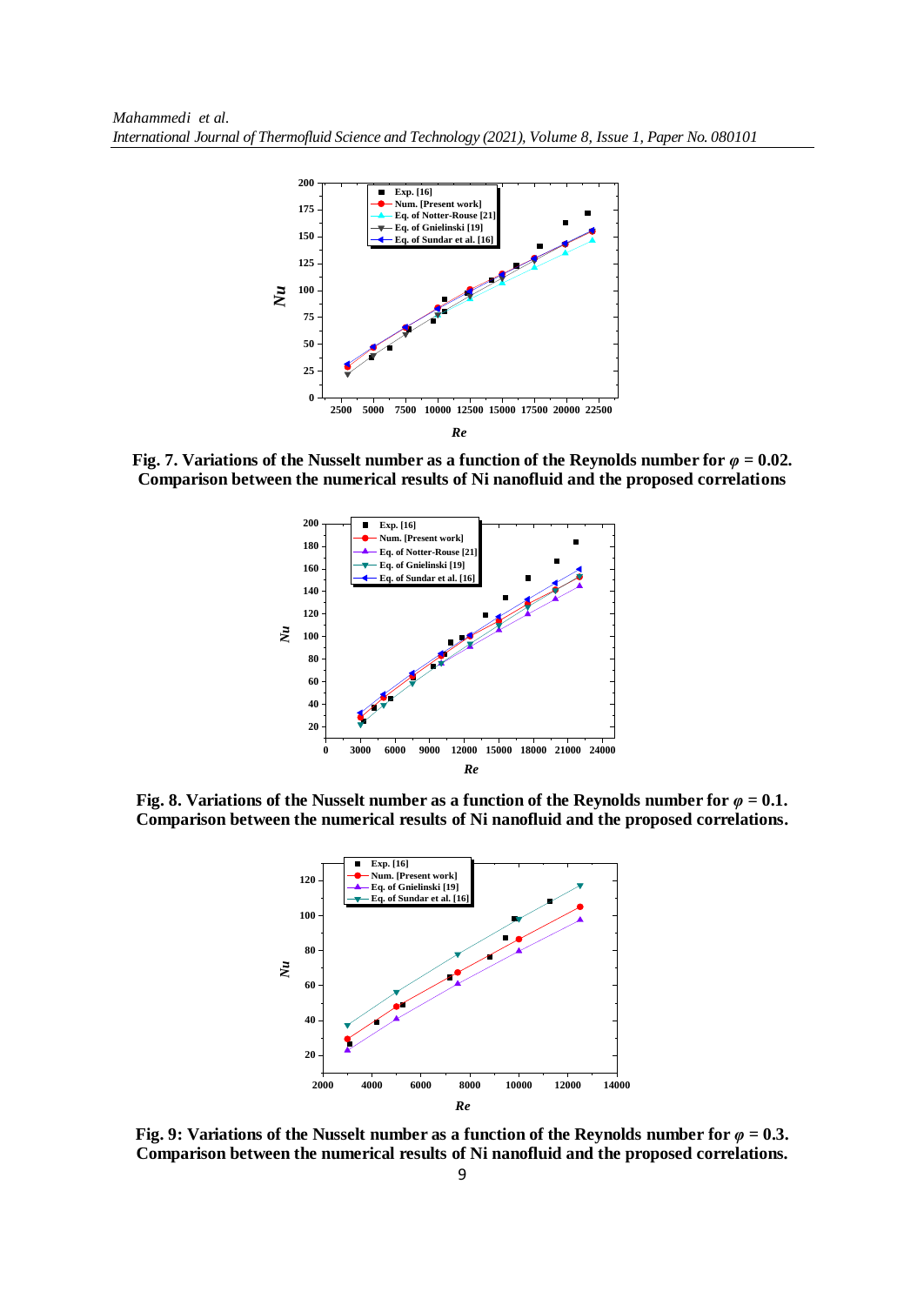#### **8.3.Friction factor**

Fig. 11 presents the friction coefficient vs. *Re* for several volume fractions ( $\varphi = 0.1$ , 0.3, and 0.6%). As observed in this figure, the friction coefficient decreases with the increase in *Re* for different volume fractions of Ni nanofluid. It is also noted that our numerical results are closer to the experimental result of Sundar et al. [\[16\]](#page-12-13) than those to the equation of these authors with an average deviation of 3.12%.



**Fig. 10: Variations of the Nusselt number as a function of the Reynolds number for**  $\varphi = 0.6$ **. Comparison between the numerical results of Ni nanofluid and the proposed correlations.**

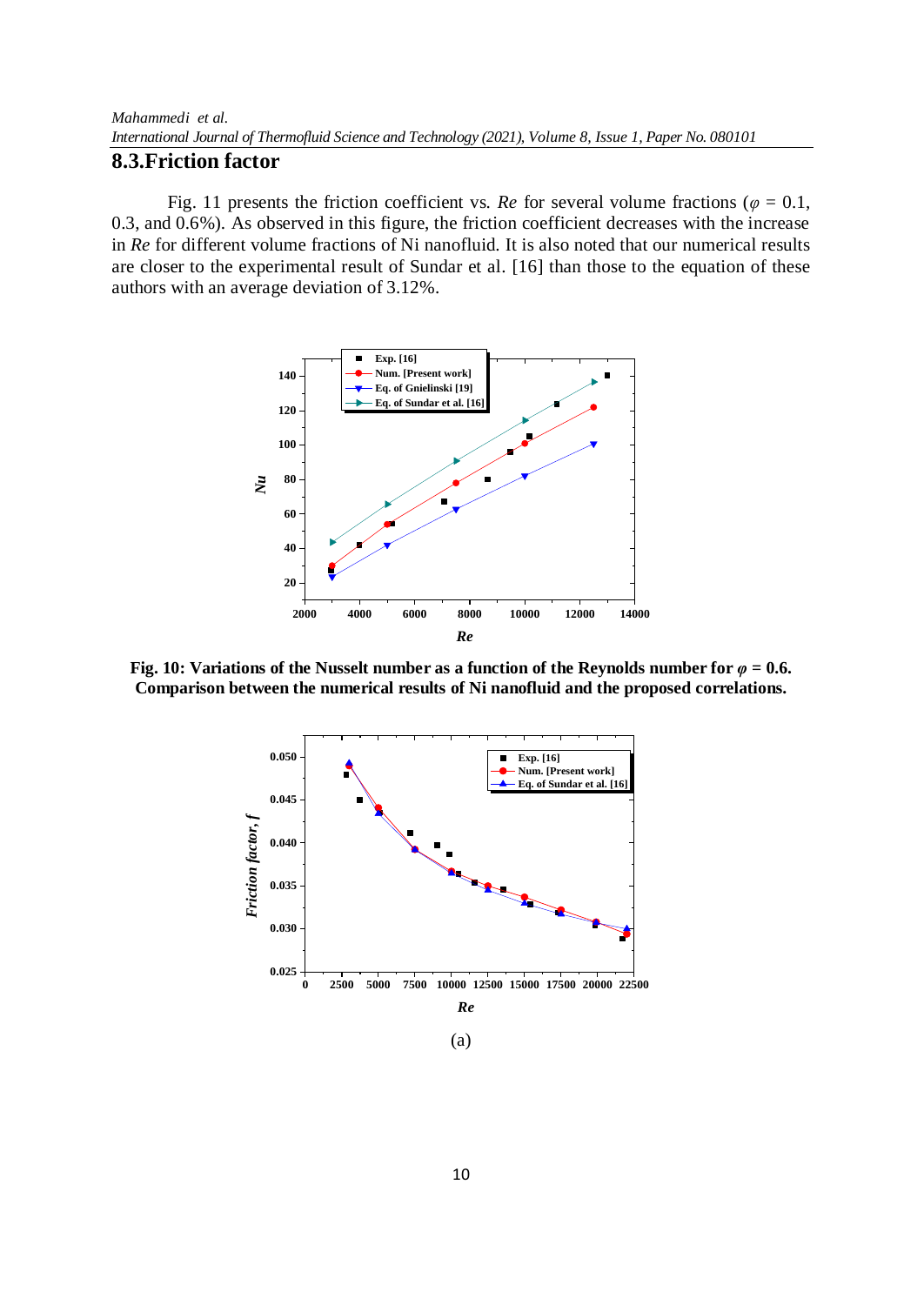

(c)

**Fig. 11. Variations of the friction factor as a function of the Reynolds number. Comparison between the present simulations and the experimental and equation developed by Sundar et al. (a)**  $\varphi = 0.1\%$ , **(b)**  $\varphi = 0.3\%$ , **(c)**  $\varphi = 0.6\%$ .

#### **8.4. Roughness effect**

Fig. 12 shows the Darcy friction factor of the fluids with two different roughness heights  $K_s/D = 0.0267$  and 0.0357 at different Reynolds numbers. The friction factor raises with the raise of the roughness height, but it decreases with the increase of Reynolds number. As a consequence, the increase of the roughness height augments the pressure drop resulting in an elevated price in practical applications. In the above sections, we note that the ratio  $K_s/D$  was set to 0.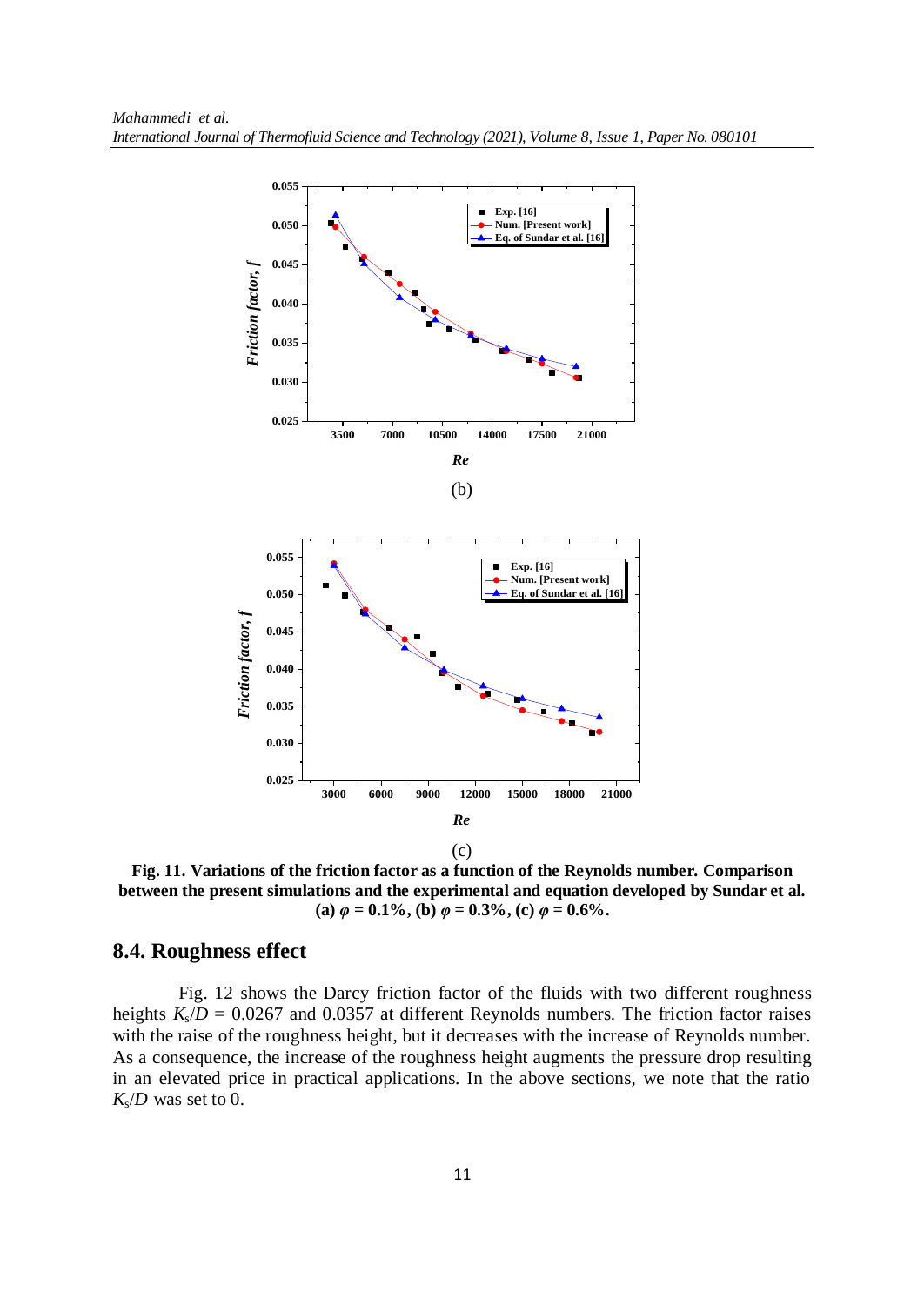

**Fig. 12. Variations of the friction factor ratios vs. Reynolds number and the roughness height**   $(K_s)$ 

#### **9. Conclusion**

The hydrodynamic and thermal behaviors of water–Ni nanofluids flowing through a uniformly heated tube in stationary conditions were inspected. The study was achieved under turbulent flow conditions for a wide range of Reynolds number. Various volume fractions were also employed to perform the investigations. The predicted results were evaluated against several experimental data and correlations that are available in the literature, where a satisfactory agreement was found.

The obtained results revealed an enhancement in the heat transfer by using Ni nanofluids with respect to the base fluid. The enhancement has been more increased with the rise of the particle volume fraction, with relatively high thermal conductivity. The enhancement in the heat transfer rates of Ni nanofluid is due to the influence of particle Brownian motion and micro-convection of the particles in the base fluid. Compared to the base fluid, an increase in the absolute viscosity of Ni nanofluid is reached with increasing particle concentration, while a decrease is obtained with the temperature.

In addition, an increase in the friction factor (*f*) has been observed with increasing roughness height, while it decreases with the rise of Reynolds number. Consequently, the increased roughness height may yield an elevated price in practical applications due to the significant pressure drop.

#### **References**

- <span id="page-11-0"></span>[1] S. Choi, Enhancing thermal conductivity of fluids with nanoparticles, in: D. A. Siginer, H. P. Wang, (Eds.), Developments and Applications of Non-Newtonian Flows, ASME, New York, FED-Vol. 231/MD-Vol. 66, 1995, pp. 99-105.
- <span id="page-11-1"></span>[2] F.A. Abbassi, M. Nazari, M.M. Shahmardan, Numerical study of heat transfer and flow bifurcation of CuO nanofluid in sudden expansion microchannel using two-phase model, Modern Mechanical Engineering 7 (2017) 57-72.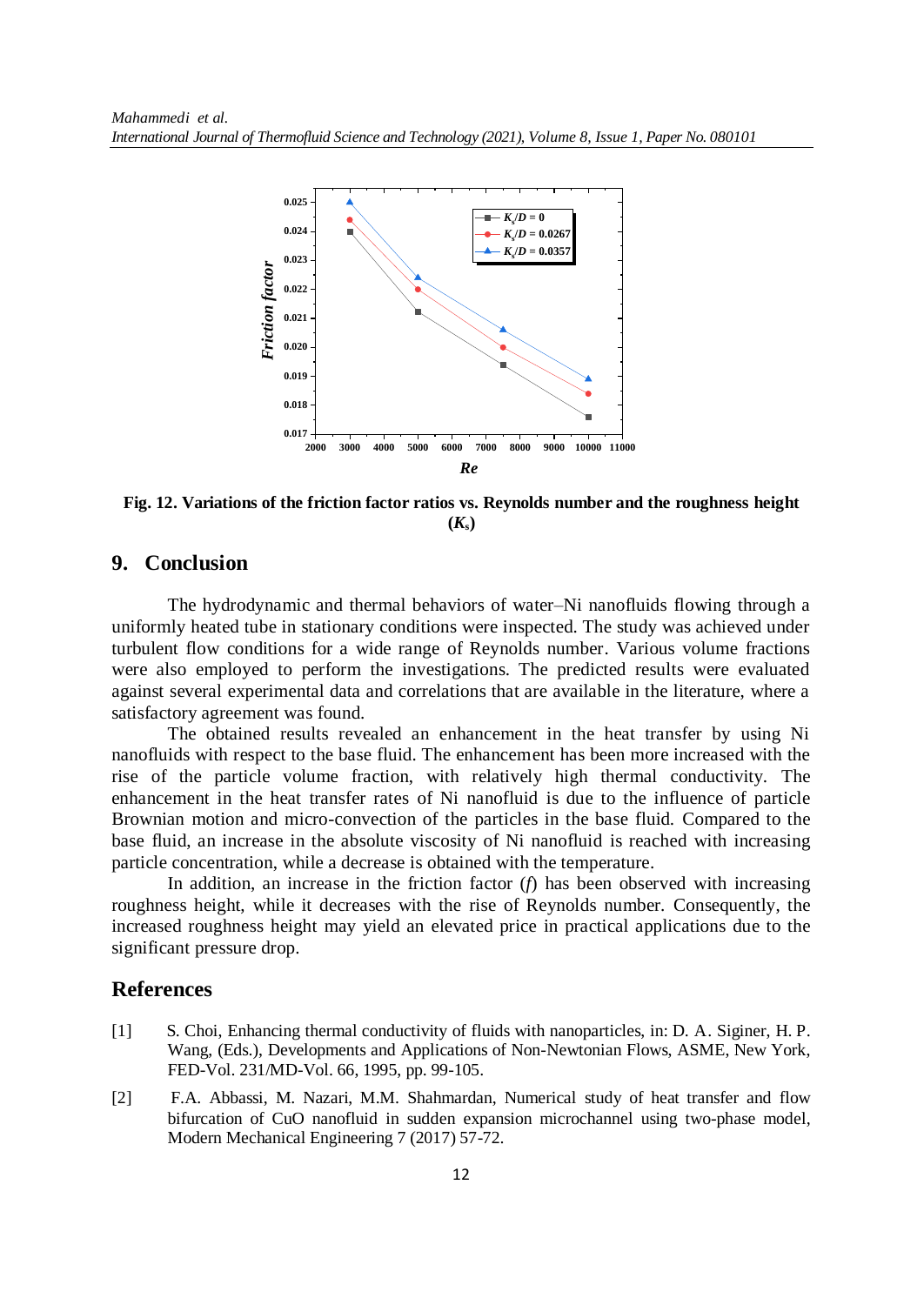*International Journal of Thermofluid Science and Technology (2021), Volume 8, Issue 1, Paper No. 080101*

- [3] M. Nayak, HHR impact on 3D radiative stretched flow of Cu-H2O nanofluid influenced by variable magnetic field and convective boundary condition, International Journal of Thermofluid Science and Technology 6 (2019) 19060202.
- [4] Y. Menni, A.J. Chamkha, G. Lorenzini, N. Kaid, H. Ameur, M. Bensafi, Advances of nanofluids in solar collectors—a review of numerical studies advances of nanofluids in solar collectors—a review of numerical studies, Math Model Eng Probl 6 (2019) 415-427.
- <span id="page-12-0"></span>[5] M. Uddin, A.F. Hoque, M. Rahman, K. Vajravelu, Numerical simulation of convective heat transport within the nanofluid filled vertical tube of plain and uneven side walls, International Journal of Thermofluid Science and Technology 6 (2019) 19060101.
- <span id="page-12-1"></span>[6] Y. Menni, A.J. Chamkha, N. Massarotti, H. Ameur, N. Kaid, M. Bensafi, Hydrodynamic and thermal analysis of water, ethylene glycol and water-ethylene glycol as base fluids dispersed by aluminum oxide nano-sized solid particles, International Journal of Numerical Methods for Heat & Fluid Flow (2020).
- <span id="page-12-2"></span>[7] G. Sekrani, S. Poncet, P. Proulx, Modeling of convective turbulent heat transfer of waterbased  $\text{Al}_2\text{O}_3$  nanofluids in an uniformly heated pipe, Chemical engineering science 176 (2018) 205-219.
- <span id="page-12-3"></span>[8] G. Saha, M.C. Paul, Analysis of heat transfer and entropy generation of TiO2-water nanofluid flow in a pipe under transition, Procedia Engineering 105 (2015) 381-387.
- <span id="page-12-4"></span>[9] S. Senthilraja, K. Vijayakumar, R. Gangadevi, A comparative study on thermal conductivity of Al2O3/water, CuO/water and Al2O3–CuO/water nanofluids, Digest Journal of Nanomaterials and Biostructures 10 (2015) 1449-1458.
- <span id="page-12-5"></span>[10] A. Behzadmehr, M. Saffar-Avval, N. Galanis, Prediction of turbulent forced convection of a nanofluid in a tube with uniform heat flux using a two phase approach, International Journal of Heat and Fluid Flow 28 (2007) 211-219.
- <span id="page-12-6"></span>[11] Y. He, Y. Men, Y. Zhao, H. Lu, Y. Ding, Numerical investigation into the convective heat transfer of TiO<sub>2</sub> nanofluids flowing through a straight tube under the laminar flow conditions, Applied thermal engineering 29 (2009) 1965-1972.
- <span id="page-12-7"></span>[12] M.H. Esfe, S. Saedodin, M. Mahmoodi, Experimental studies on the convective heat transfer performance and thermophysical properties of MgO–water nanofluid under turbulent flow, Experimental thermal and fluid science 52 (2014) 68-78.
- <span id="page-12-8"></span>[13] N. Bozorgan, K. Krishnakumar, N. Bozorgan, Numerical study on application of cuo-water nanofluid in automotive diesel engine radiator, (2012).
- <span id="page-12-9"></span>[14] S. Shah, K.K. Kumar, Experimental Study & Heat Transfer Analysis on Copper Spiral Heat Exchanger Using Water Based  $SiO<sub>2</sub>$  Nanofluid as Coolant, World Journal of Nano Science and Engineering 8 (2018) 57.
- <span id="page-12-10"></span>[15] M. Naraki, S. Peyghambarzadeh, S. Hashemabadi, Y. Vermahmoudi, Parametric study of overall heat transfer coefficient of CuO/water nanofluids in a car radiator, International Journal of Thermal Sciences 66 (2013) 82-90.
- <span id="page-12-13"></span><span id="page-12-11"></span>[16] L.S. Sundar, M.K. Singh, I. Bidkin, A.C. Sousa, Experimental investigations in heat transfer and friction factor of magnetic Ni nanofluid flowing in a tube, International Journal of Heat and Mass Transfer 70 (2014) 224-234.
- <span id="page-12-12"></span>[17] T.-H. Shih, W.W. Liou, A. Shabbir, Z. Yang, J. Zhu, A new k-epsilon eddy viscosity model for high Reynolds number turbulent flows: Model development and validation, (1994).